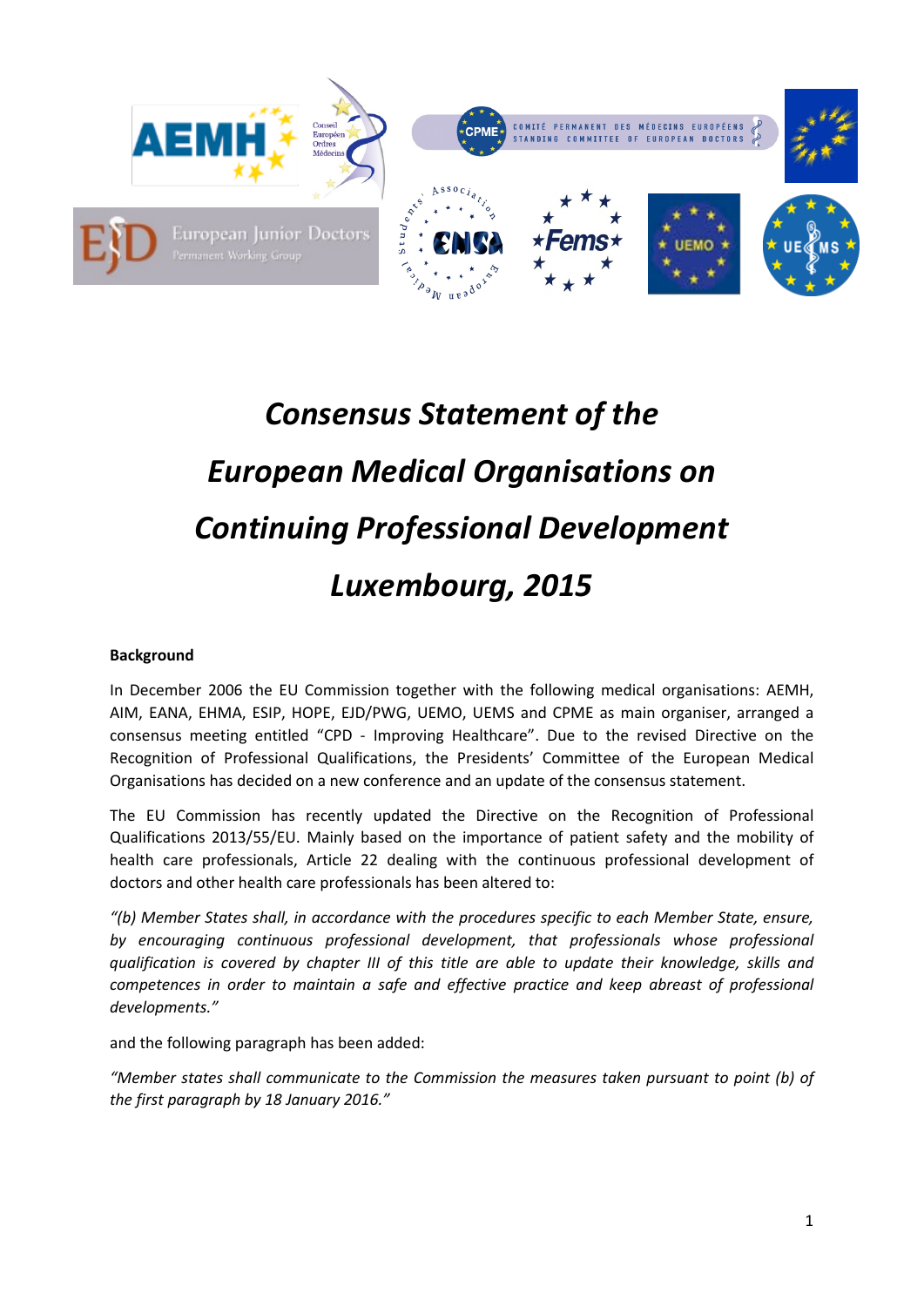## **Consensus statement regarding Continuing Professional Development (CPD) for doctors**

- 1. It is an ethical obligation for every practising doctor to ensure that the medical care they practise is safe and based on valid scientific evidence. In order to achieve this, every doctor must engage actively in CPD which is appropriate for her/his identified learning needs.
- 2. Continuing Professional Development for physicians designates all the professional development activities that occur after specialist qualification has been obtained. It includes many forms of education and training that allow individual doctors to maintain and improve standards of medical practice through the development of knowledge, skill, attitude and behaviour.
- 3. The organisation of healthcare is a national competence in line with the principle of subsidiarity and Member States have taken a variety of approaches to CPD. There is no evidence to suggest there is a single best way to regulate CPD. However, regardless of the system, it is highly desirable for the profession to be responsible for CPD. To strengthen national systems and improve cross-border cooperation organisations involved in CPD should exchange information, establish and disseminate best practices at national and European levels.
- 4. Learning needs arise from daily practice. Some degree of formalisation and appropriate documentation, such as records, of CPD is necessary both for the doctors themselves, for employers and society.
- 5. Investment in CPD benefits the healthcare system and patients' health. Therefore, irrespective of the nature of the healthcare system – whether employer-based, direct paying, or insurance remunerated – time and resources must be allocated to ensure that doctors are able to take part in CPD. Support for CPD should include educational activities, access to information technology, time for doctors to engage in education, peer support for a learning culture, financial resources and educational structures. The employer´s financial responsibility must be made clear through funds in the budget being set aside for continuing professional development.
- 6. There is a lack of evidence that recertification or revalidation methods are helpful in the detection of poorly performing doctors or making healthcare safer. While regulation can establish basic conditions for CPD and encourage up-take, overregulation at EU or national level will not enhance professional mobility and will not assure cross-border quality of care.
- 7. The pharmaceutical industry and suppliers of diagnostic and medical devices, must be attentive to the needs of patients and of the profession for objective information and education not tied to promotion of products. CPD events have to be clearly separated from commercial activities and must be designed and held in ways that the integrity of the medical profession cannot be questioned. National or international codes of ethics must always be respected.
- 8. To assure unbiased CPD the medical profession must take the responsibility for the approval and/or accreditation of CPD activities. This should include the accreditation of specific events as well as validation of CPD providers. It is possible for national accreditation bodies to opt-in to European-level accreditation systems led by European professional organisations representing medical doctors to facilitate the recognition of CPD activities undertaken outside their own